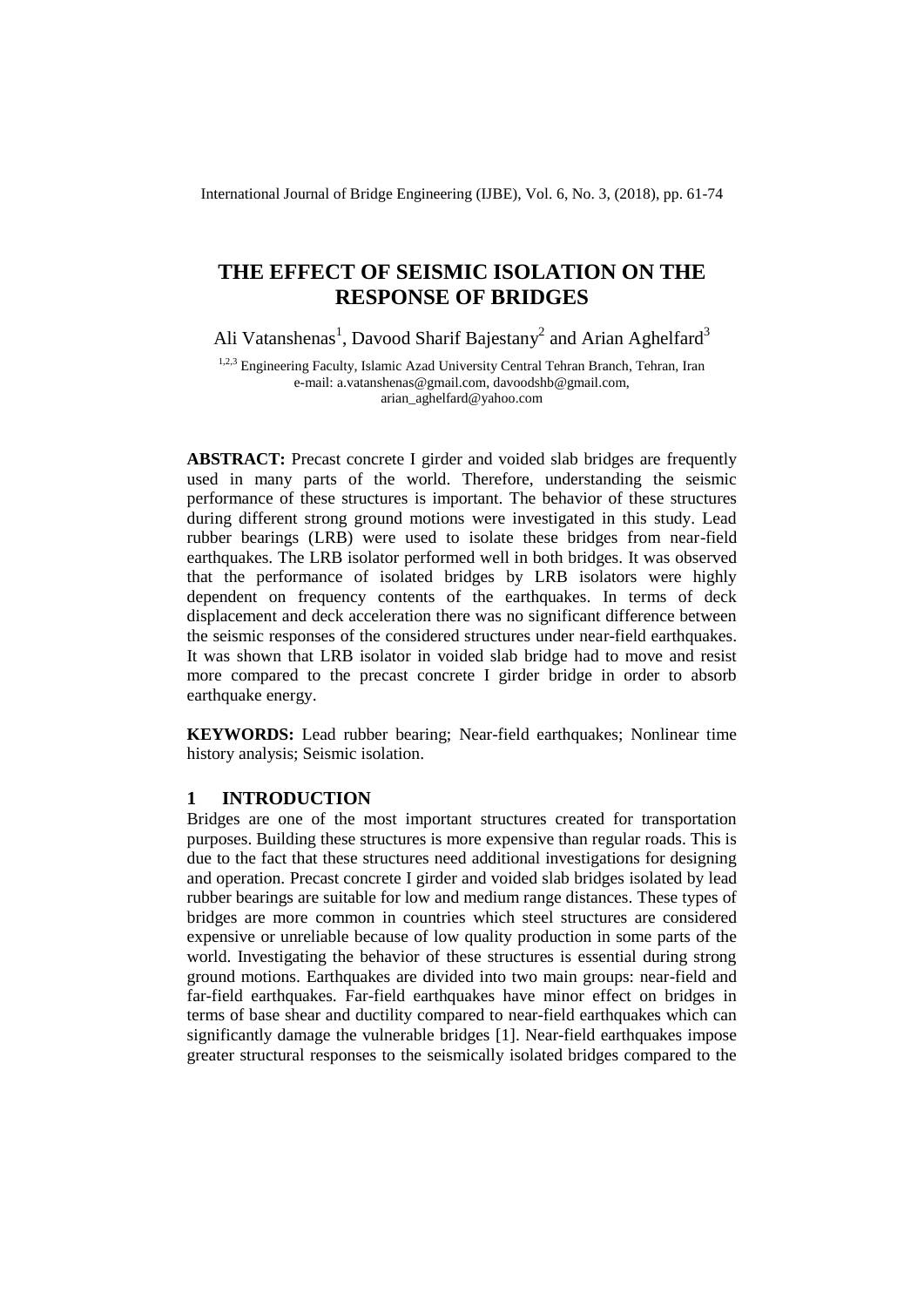far-field earthquakes [2]. The most important characteristic of near-field earthquakes that makes structures vulnerable is their pulse like behavior near the faults [3 to 5]. Lead rubber bearings are vastly used in bridges [6]. These bearings are mostly made out of a central lead core, rubber and steel plates (*Fig.1*). Lead core absorbs input energy entered to the structure [7]. Lead core yields under shear forces caused by earthquake [8]. The steel plates force the lead core to deform under lateral forces applied to the isolation system [9].



*Figure 1.* Lead rubber bearing components

#### **2 VERIFICATION**

The correct modeling of LRB isolators are investigated in this section. The structure used for verification is a 10 story building illustrated in *Fig.2* which has been studied by [10]. Four LRB isolators are used between the columns of the first floor and the foundation. These isolators properties are given in Table 1. The hysteresis behavior of a single LRB bearing under Chi Chi earthquake record is obtained using SAP2000 software [11] in *Fig.3.* The comparison between the *Fig.3* and *Fig.4* that is related to the research done by [10], shows a suitable similarity which indicates that the modeling of LRB isolators are correct in this research.

*Table 1.* The LRB isolator characteristics

| Properties                   | Values |  |  |
|------------------------------|--------|--|--|
| effective stiffness $(KN/m)$ | 713    |  |  |
| initial stiffness (KN/m)     | 5419   |  |  |
| effective damping            | 0.1    |  |  |
| yield force (KN)             | 59.61  |  |  |
| vertical stiffness (KN/m)    | 200687 |  |  |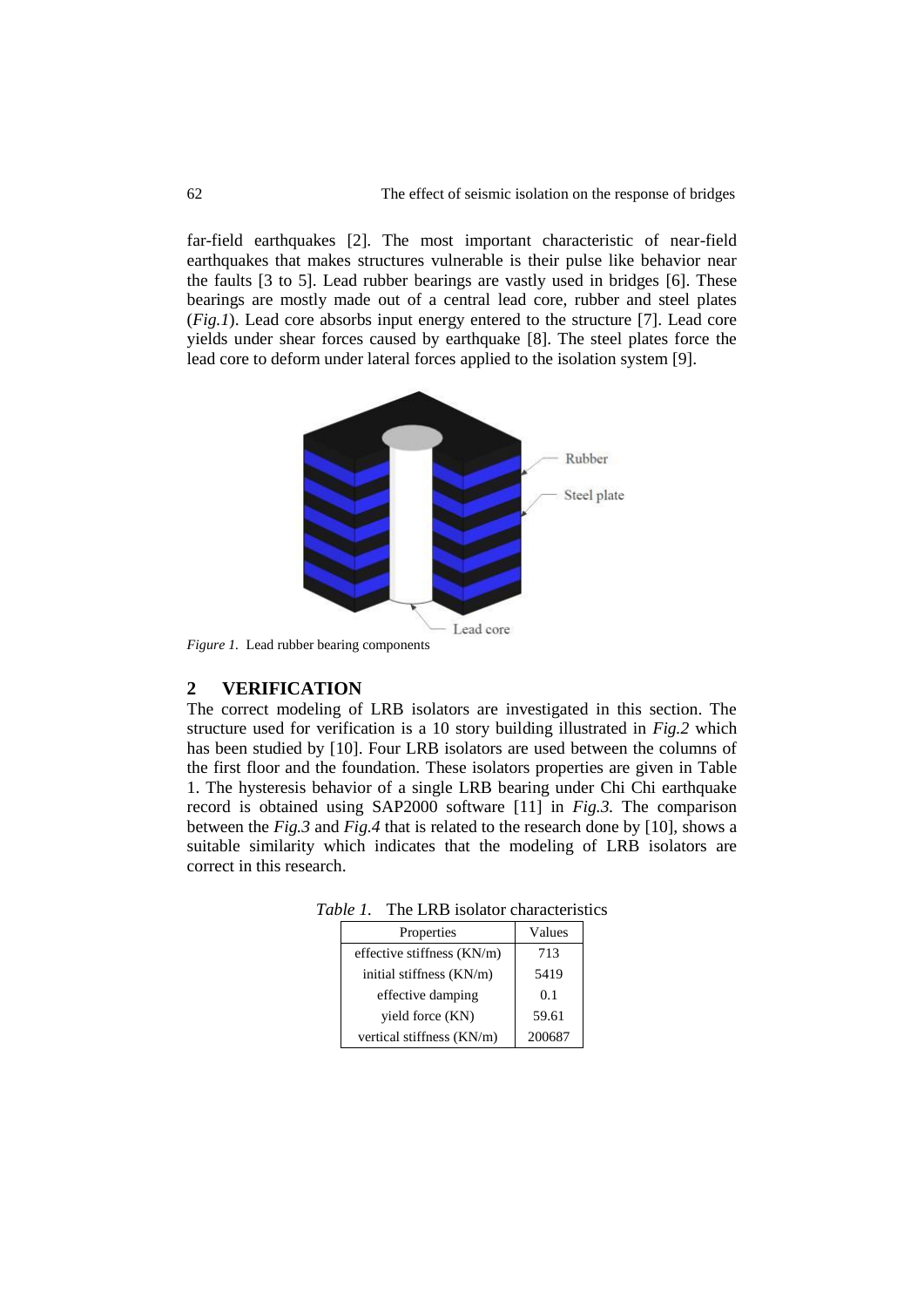Vatanshenas Et Al 63



*Figure 2.* The 10 story building used for verification [10]



*Figure 3.* Hysteresis diagram obtained in this study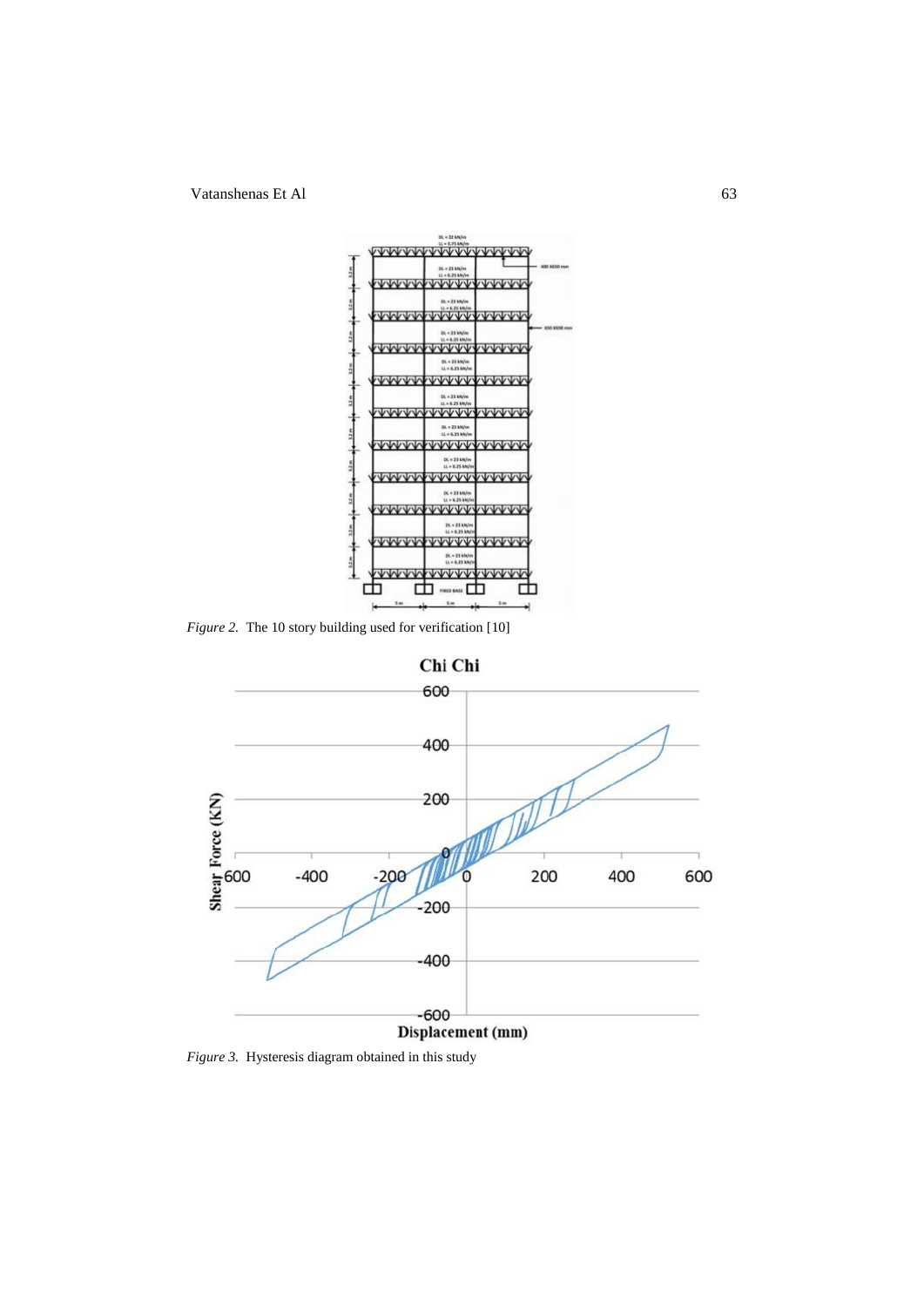

*Figure 4.* Hysteresis diagram obtained by [10]

#### **3 MODELING**

Two precast concrete I girder and voided slab bridges were modeled with the span length of 20 meters. The transverse schematic of these two bridges is illustrated in *Fig.5*. The deck cross sections of precast concrete I girder and voided slab bridges are also shown in *Fig.6* and *Fig.7* respectively. The gravity loads of the considered bridges are the dead load of deck section, pedestrian sidewalk load of 2  $KN/m^2$  and the moving load of a 400-KN truck which its details are shown in *Fig.8*. The lateral forces applied to the structures are nearfield earthquake records shown in Table 2. The selected records are chosen in a way to have similar characteristics such as soil type, distance from epicenter, fault type and magnitude. The LRB isolators properties are exactly the same used in the verification section. The first two modes of the bridges are given in Table 3. According to Table 3 the voided slab bridge has higher period comparing to precast concrete I girder bridge.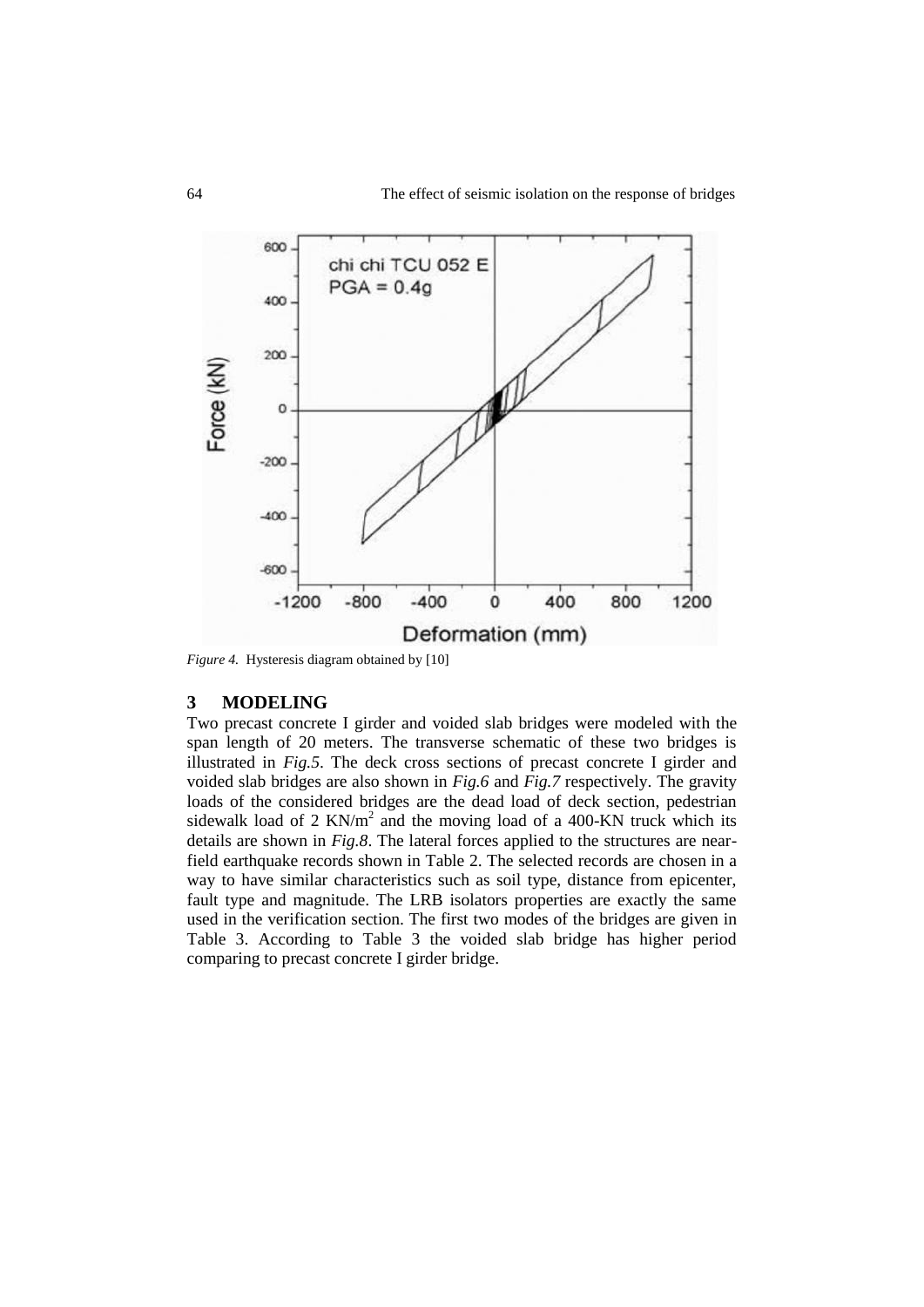

*Figure 5.* Transverse view of the considered structures



*Figure 6.* The precast concrete I girder bridge deck cross section



*Figure 7.* The voided slab bridge deck cross section



*Figure 8.* Moving load details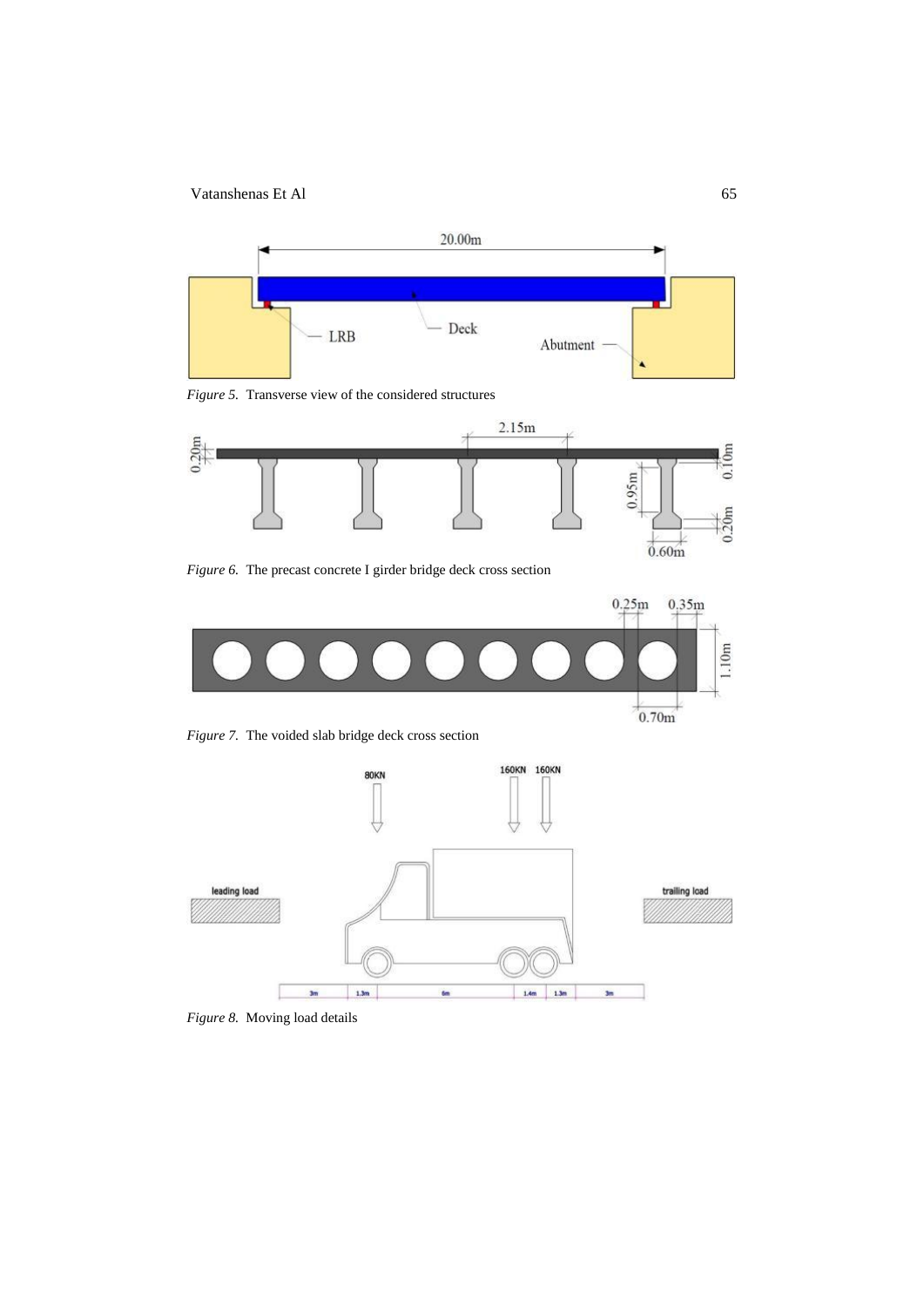| Event                | Year | Station                     | Magnitude | Rib(km) | $V_s(m/s)$ |
|----------------------|------|-----------------------------|-----------|---------|------------|
| Parkfield-02, CA     | 2004 | Parkfield - Stone Corral 2E | 6.0       | 5.23    | 566.33     |
| Chi-Chi. Taiwan-04   | 1999 | <b>CHY024</b>               | 6.2       | 19.67   | 427.73     |
| Chalfant Valley-02   | 1986 | Bishop - Paradise Lodge     | 6.19      | 14.97   | 585.12     |
| Morgan Hill          | 1984 | Anderson Dam (Downstream)   | 6.19      | 3.22    | 488.77     |
| Victoria, Mexico     | 1980 | Cerro Prieto                | 6.33      | 13.8    | 471.53     |
| Basso Tirreno, Italy | 1978 | <b>Naso</b>                 | 6.0       | 17.15   | 620.56     |
| Helena, Montana-01   | 1935 | Carroll College             | 6.0       | 2.07    | 593.35     |

*Table 2.* The selected earthquake characteristics

*Table 3.* First two modes of the bridges

| Bridge types              | $1st$ mode<br>(sec) | $2nd$ mode (sec) |
|---------------------------|---------------------|------------------|
| Precast concrete I girder | 1.456               | 1.448            |
| Voided slab               | 1.895               | 1.895            |

# **4 INVESTIGATING THE DECK DISPLACEMENT**

Seismic isolation exceeds deck displacement and can cause pounding between the deck and abutments, therefore checking deck displacement is considered as an important issue in this study. Nonlinear time history analysis is used as the most accurate analysis type to determine the deck displacement in different periods of time during selected earthquakes. The maximum superstructure displacements are given in Table 4. As shown in this table there is an erratic behavior between the maximum displacements which shows that deck displacement is highly dependent on the frequency content of the input records to the structures. According to *Figs.9-15* which illustrate the deck displacements through time under earthquake records, there are not significant differences between the deck displacements in precast concrete I girder and voided slab bridges. It can be inferred that LRB isolators performed well in both structures and the weight of the deck did not have noticeable effect on their performance.

| <b>Bridge</b>         | Parkfield- | Chi-Chi, | Chalfant  | Morgan | Victoria, | <b>Basso</b> | Helena,  |
|-----------------------|------------|----------|-----------|--------|-----------|--------------|----------|
| <b>Types</b>          | 02, CA     | Taiwan-  | Valley-02 | Hill   | Mexico    | Tirreno,     | Montana- |
|                       |            | 04       |           |        |           | Italy        | 01       |
| Precast<br>concrete I | 7.358      | 8.366    | 5.629     | 26.87  | 60        | 11.31        | 7.657    |
| girder (mm)           |            |          |           |        |           |              |          |
| Voided slab<br>(mm)   | 6.698      | 15.6     | 5.146     | 21.41  | 83.41     | 14.06        | 7.863    |

*Table 4.* Maximum superstructure displacements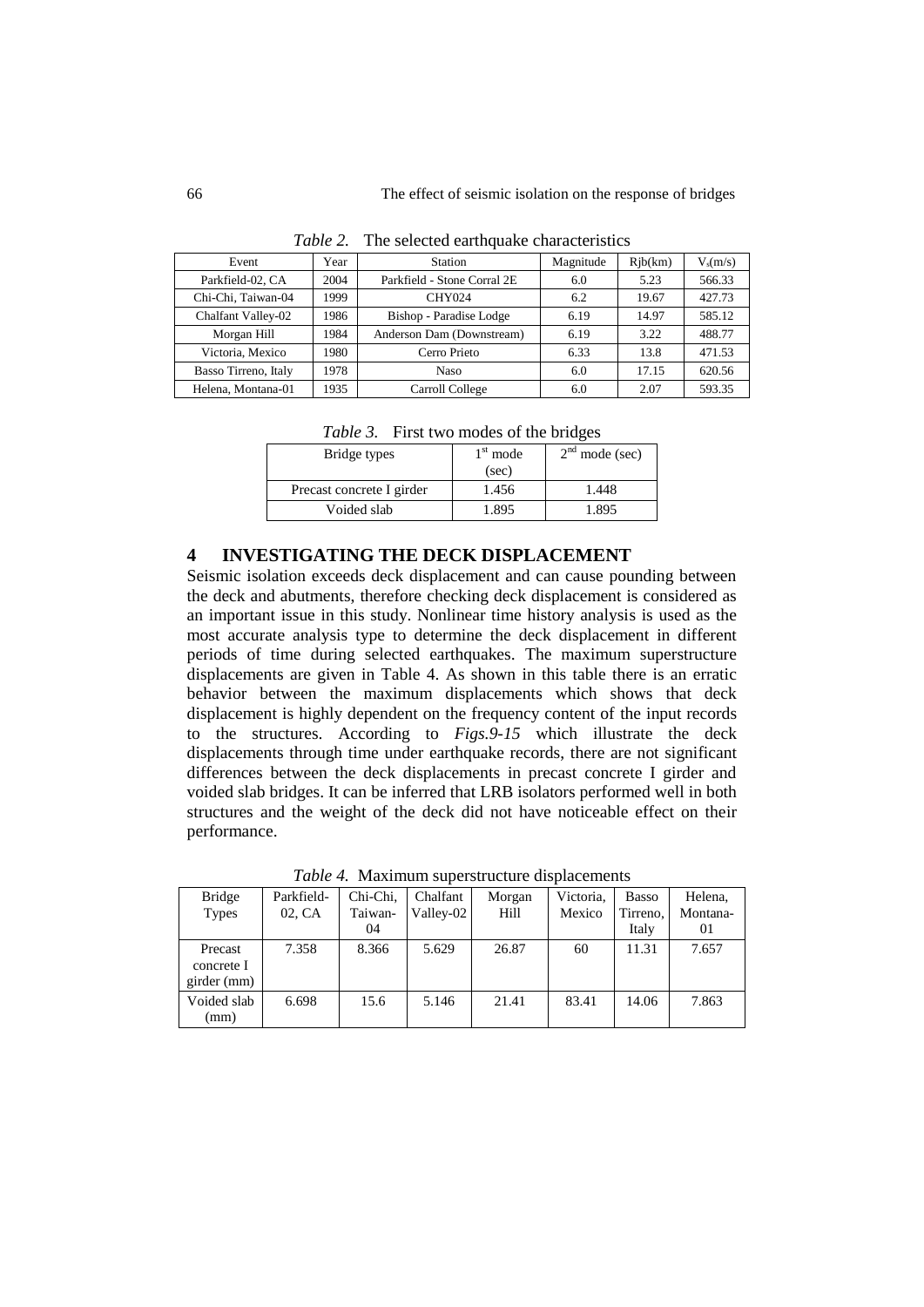

*Figure 9.* Comparison of superstructure displacement under Parkfield earthquake



*Figure 10.* Comparison of superstructure displacement under Chi Chi earthquake



*Figure 11.* Comparison of superstructure displacement under Chelfant Valley earthquake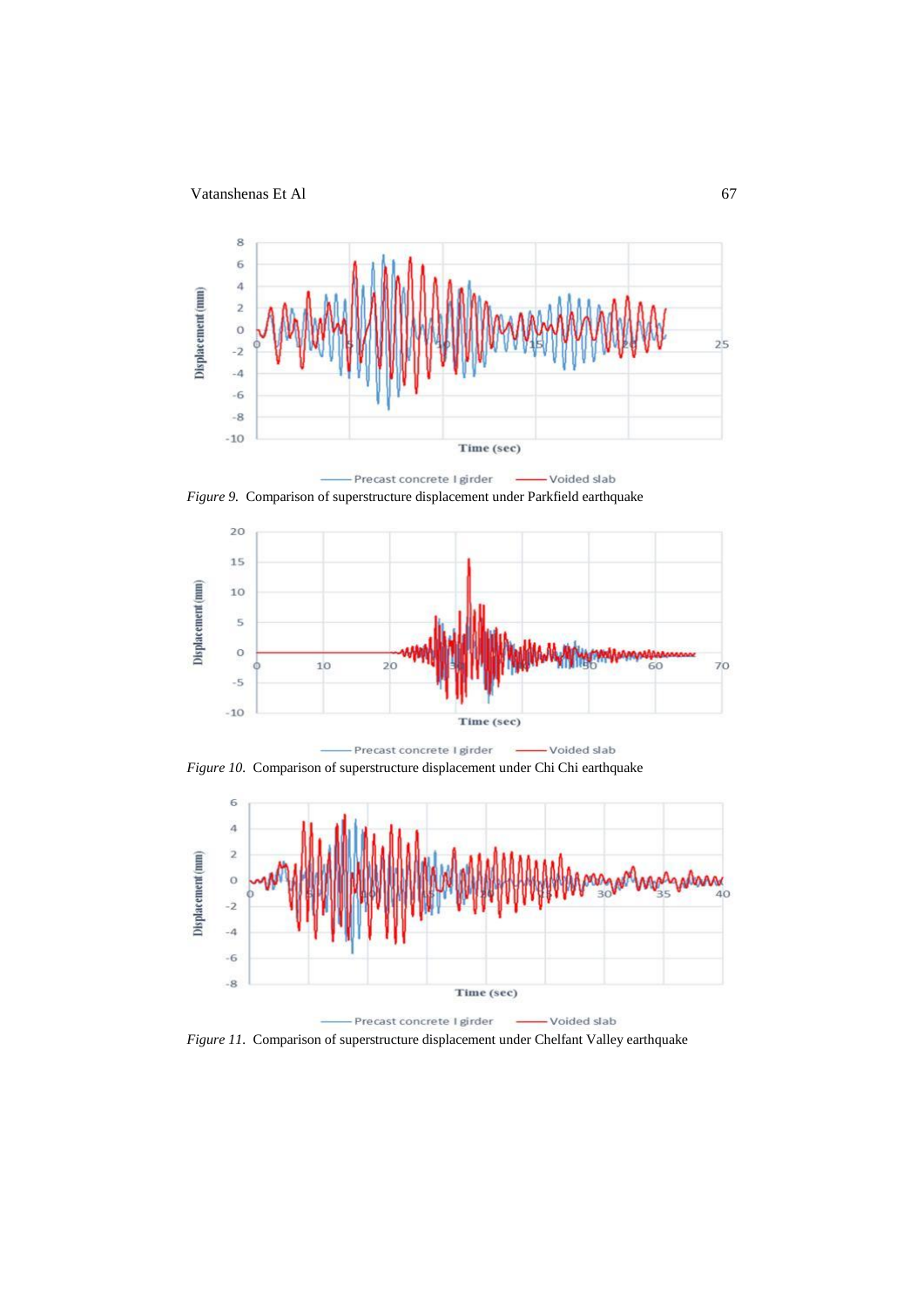

*Figure 12.* Comparison of superstructure displacement under Morgan Hill earthquake



-Voided slab Precast concrete I girder

*Figure 13.* Comparison of superstructure displacement under Victoria earthquake



*Figure 14.* Comparison of superstructure displacement under Basso Tirreno earthquake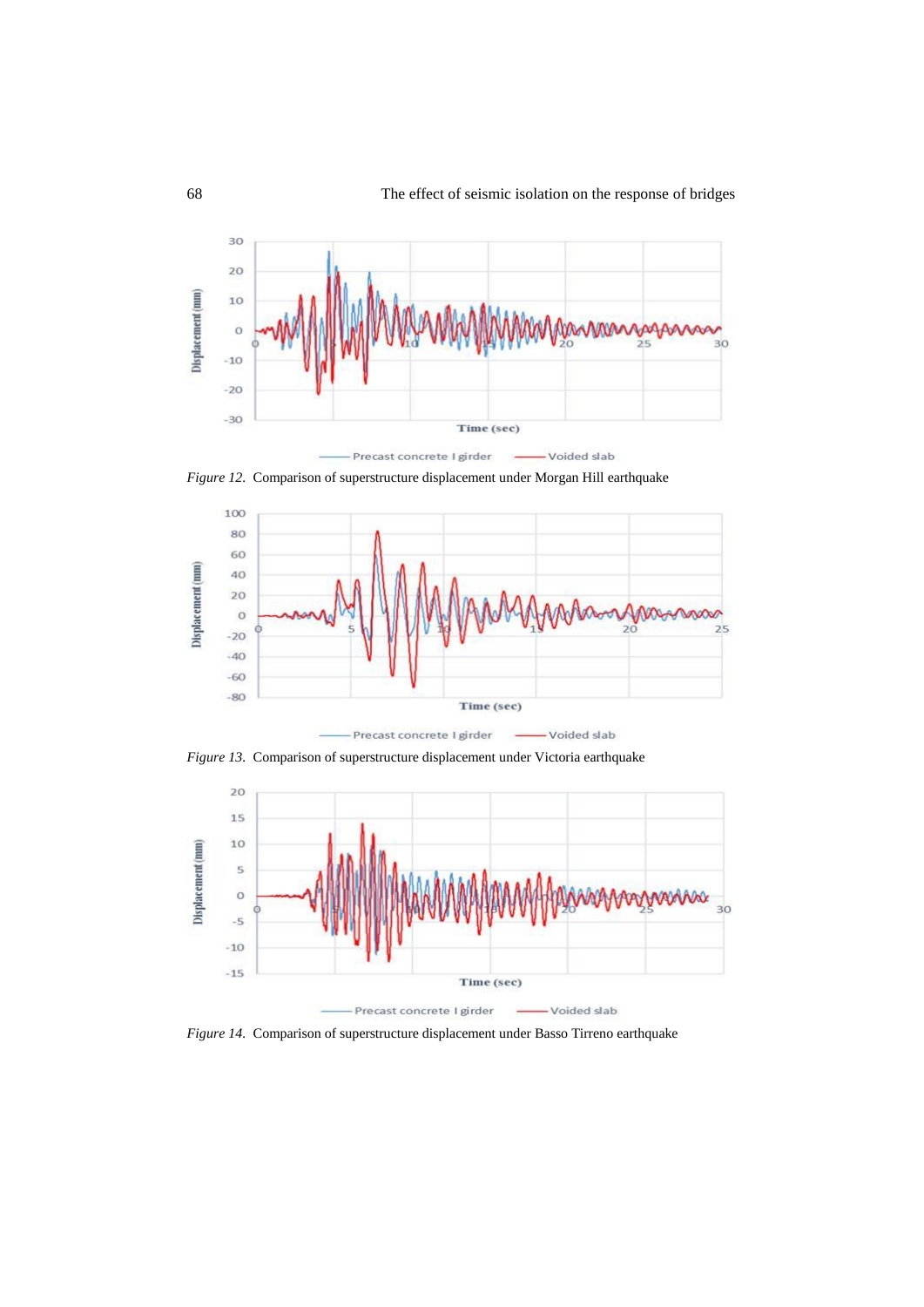

*Figure 15.* Comparison of superstructure displacement under Helena Montana earthquake

# **5 INVESTIGATING THE DECK ACCELERATION**

The main reason for using seismic isolators in structures is reducing the acceleration applied to the structure. The maximum deck acceleration is given in Table 5. Like previous section there is an erratic behaviour in the obtained data in this table. This uncertain behaviour refers to the difference in the frequency contents of the selected earthquake records. To get a better understanding about this phenomenon the superstructure acceleration time history of precast concrete I girder and voided slab bridges are shown in *Figs.16-22.* According to these figures there are not profound differences in the accelerations applied to the considered structures. The additional weight of voided slab bridge did not have significant influence on the responses of the structures which shows the proper behavior of LRB isolators in both bridges.

| <b>Bridge</b><br><b>Types</b>             | Parkfield-<br>02, CA | Chi-Chi,<br>Taiwan-<br>04 | Chalfant<br>Valley-02 | Morgan<br>Hill | Victoria.<br>Mexico | <b>Basso</b><br>Tirreno.<br>Italy | Helena.<br>Montana<br>$-01$ |
|-------------------------------------------|----------------------|---------------------------|-----------------------|----------------|---------------------|-----------------------------------|-----------------------------|
| Precast<br>concrete I<br>girder $(m/s^2)$ | 1.524                | 1.16                      | 1.563                 | 4.751          | 8.195               | 2.276                             | 2.006                       |
| Voided slab<br>$(m/s^2)$                  | 1.721                | 1.19                      | 1.688                 | 4.461          | 7.768               | 1.816                             | 1.778                       |

*Table 5.* Maximum superstructure accelerations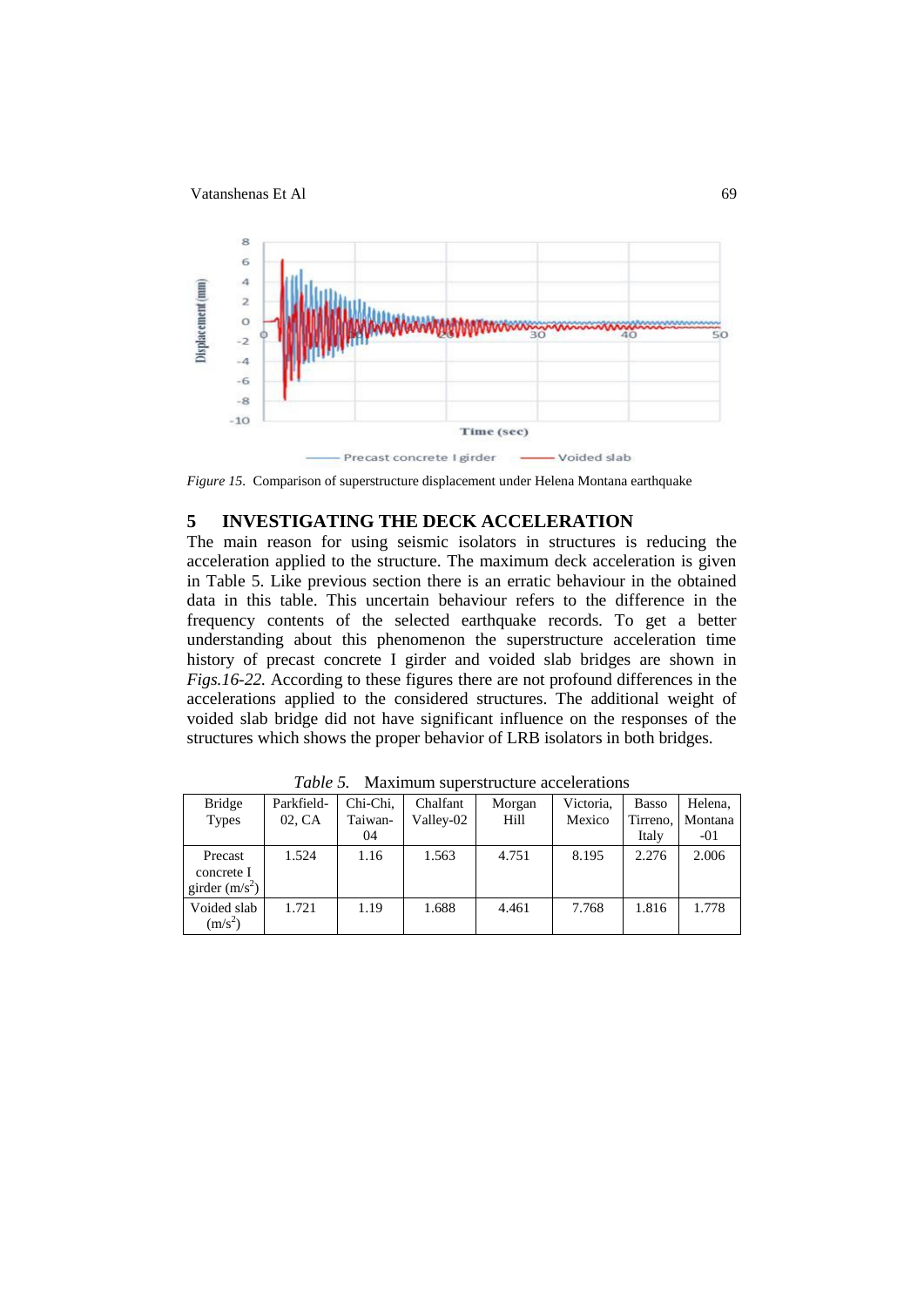

Precast concrete I girder -Voided slab *Figure 16.* Comparison of superstructure acceleration under Parkfield earthquake



Precast concrete I girder - Voided slab

*Figure 17.* Comparison of superstructure acceleration under Chi Chi earthquake



*Figure 18.* Comparison of superstructure acceleration under Chelfant Valley earthquake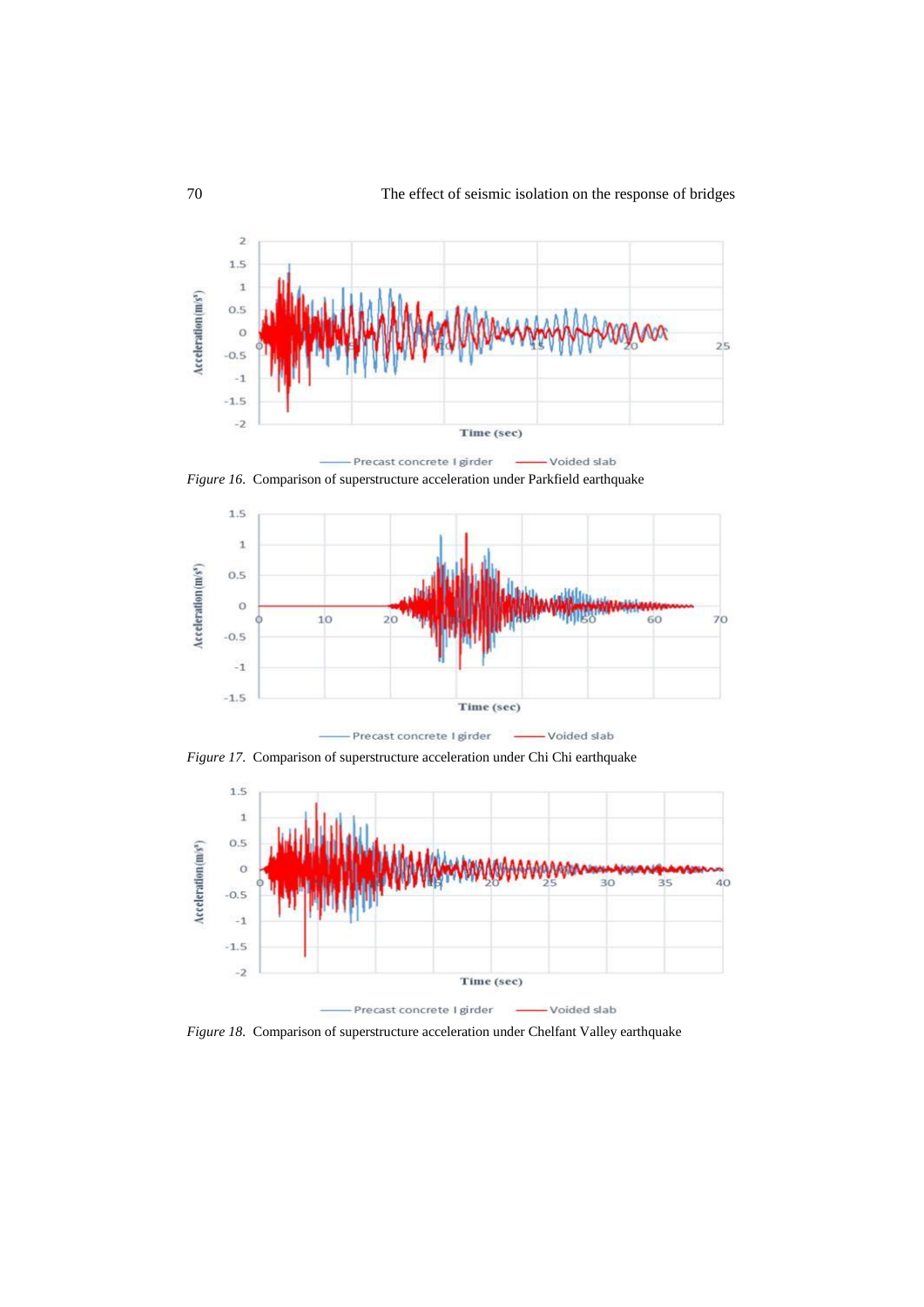

*Figure 19.* Comparison of superstructure acceleration under Morgan Hill earthquake



*Figure 20.* Comparison of superstructure acceleration under Victoria earthquake



*Figure 21.* Comparison of superstructure acceleration under Basso Tirreno earthquake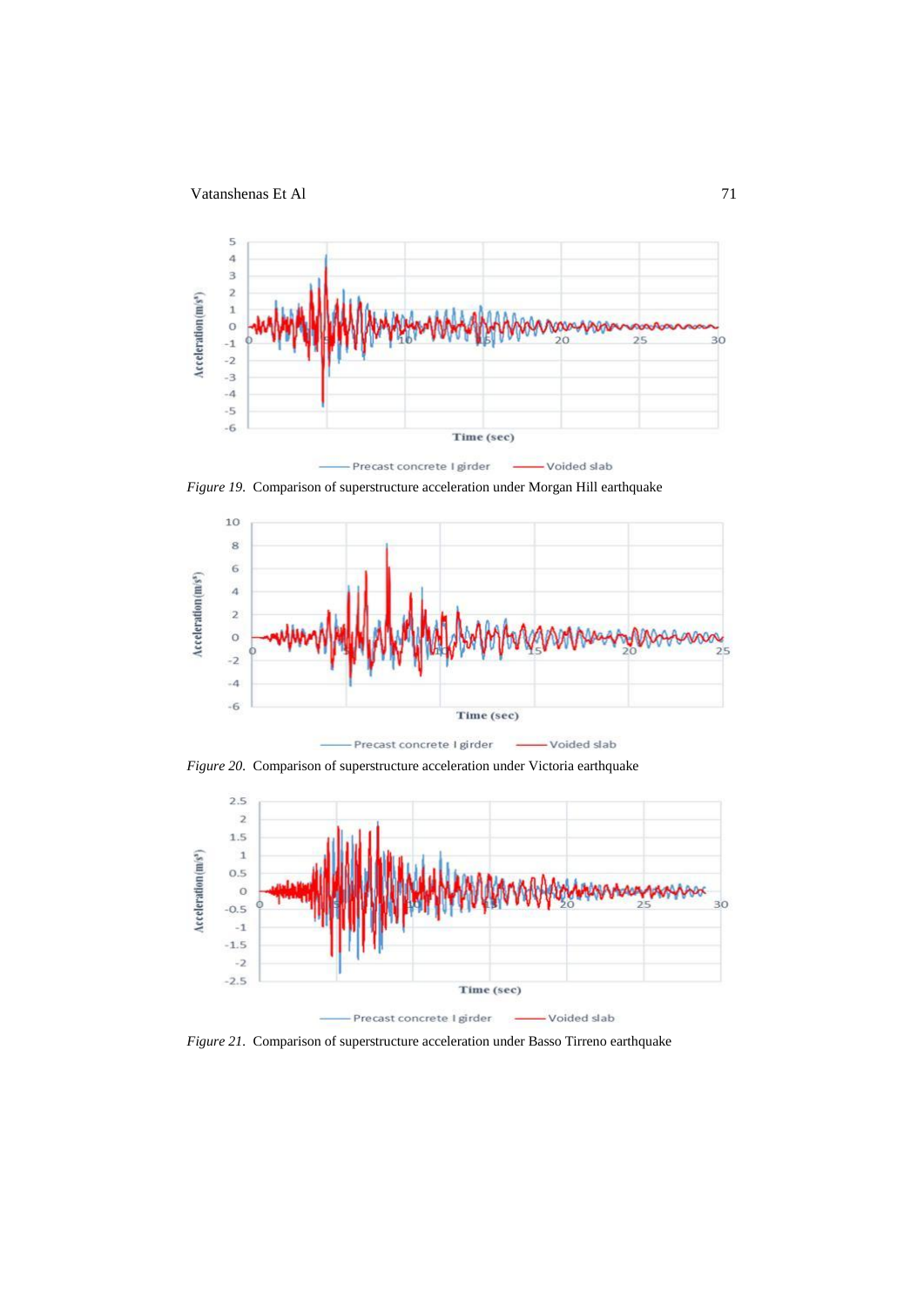

*Figure 22.* Comparison of superstructure acceleration under Helena Montana earthquake

#### **6 HYSTERESIS DIAGRAMS OF LRB ISOLATORS**

It was mentioned in previous sections that LRB isolators are dependent on frequency contents of earthquakes but they performed well in the considered structures despite the difference in their deck weight. To find out how these isolators perform well during strong ground motions, investigating the hysteresis diagrams of these elements are undeniable. Hysteresis diagrams show the performance of a single LRB isolator during a specific earthquake. The hysteresis diagrams of LRB isolators under Victoria earthquake for precast concrete I girder and voided slab bridges are shown in *Fig.23* and *Fig.24* respectively. The area inside these diagrams shows the dissipated energy via the isolator. It is obvious that in voided slab bridge the LRB isolator absorbed more energy compared to the precast concrete I girder bridge. The isolator in voided slab bridge had to move more and resist higher amounts of shear force compared to the other model.



*Figure 23.* Hysteresis diagram of the LRB isolator installed in Precast concrete I girder bridge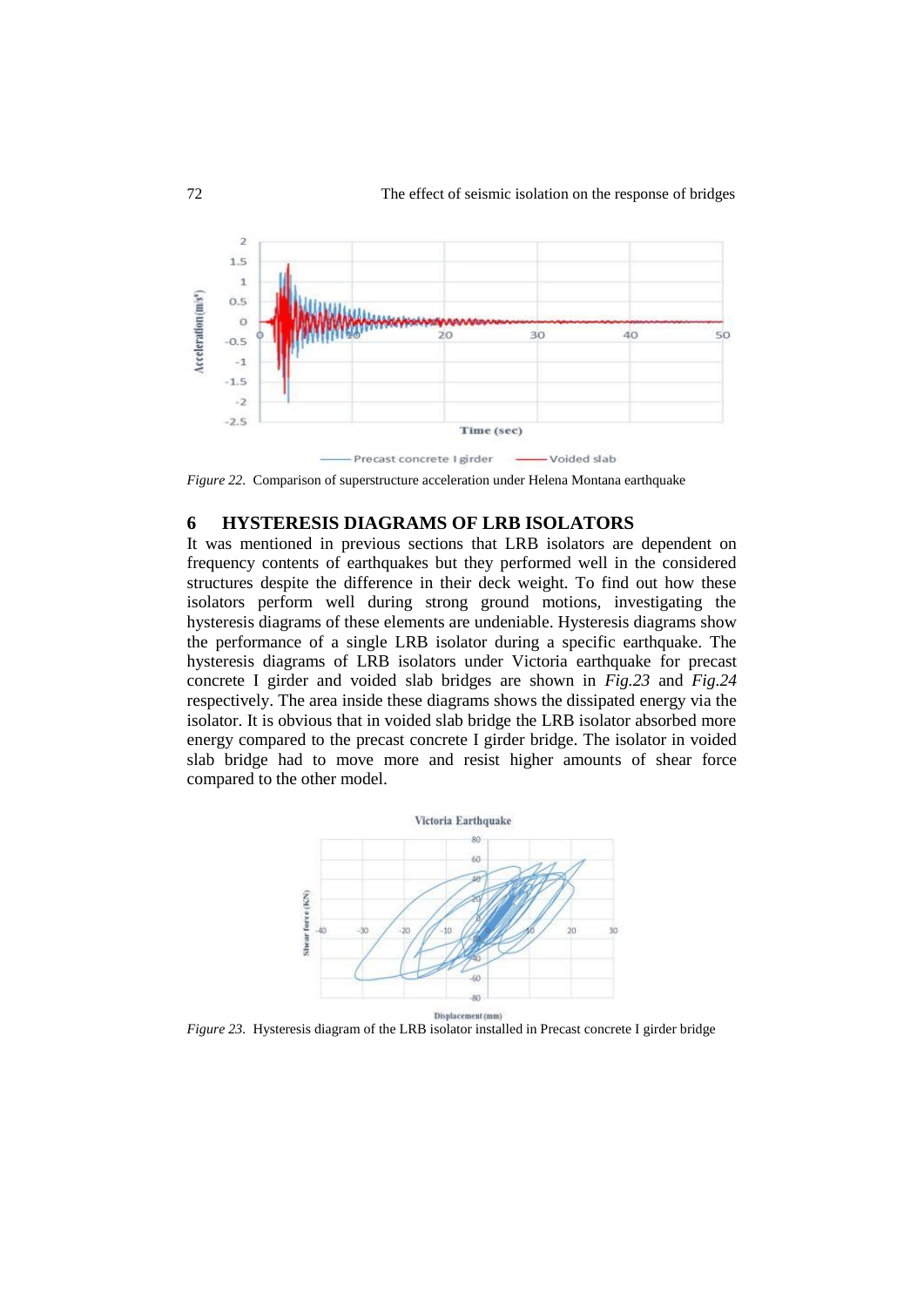

*Figure 24.* Hysteresis diagram of the LRB isolator installed in Voided slab bridge

# **7 CONCLUSIONS**

The effect of LRB isolators on precast concrete I girder and voided slab bridges were investigated. LRB isolators showed a suitable performance in both cases under near-field earthquakes. In terms of deck displacement and deck acceleration, there was no significant difference between the seismic responses of these two bridges and the results were highly dependent on the frequency contents of the earthquake records. The proper behaviour of LRB isolators were investigated by focusing on the hysteresis diagrams of these elements. It was observed that in the voided slab bridge the isolator had to resist more lateral forces and also move more comparing to the precast concrete I girder bridge to dissipate input energy to the structure.

#### **REFERENCES**

- [1] Liao, W, Loh, C, Wan, S, Jean, W, Chai, J, "Dynamic responses of bridges subjected to nearfault ground motions", J. Chinese Inst. Eng, Vol. 23, No. 4, pp. 455–464, 2000.
- [2] Loh, C, Wan, S, Liao, W, "Effects of hysteretic model on seismic demands: consideration of near-fault ground motions", Struct. Des. Tall Build, Vol. 11, No. 3, pp. 155–169, 2002.
- [3] Taflanidis, A, "Optimal probabilistic design of seismic dampers for the protection of isolated bridges against near-fault seismic excitations", Eng. Struct, Vol. 33, No. 12, pp. 3496–3508, 2011.
- [4] Vatanshenas, A, Rohanimanesh, MS, Mohammadiha, E, "Investigating the performance of viscoelastic dampers (VED) under near-field earthquakes with directivity feature", Civil and Environmental Engineering, Vol. 14, No. 1, pp. 21-27, 2018.
- [5] Vatanshenas, A, "Investigation of PTMD system affected by Parkfield near-field Earthquake", Journal of Modern Applied Science, Vol. 11, No. 4, pp. 70-79, 2017.
- [6] Buckle, IG, Mayes, RL, "Seismic isolation: history, application and performance a world review", Earthquake Spectra, Vol. 6, No. 2, pp. 161-201, 1990.
- [7] Priestley, MJN, Seible, F, Calvi, GM, *Seismic design and retrofit of bridges*, John Wiley and Sons, New York, 1996.
- [8] Skinner, RI, Robinson, WH, McVerry, GH, *An introduction to seismic isolation*, John Wiley & Sons, New York, 1993.
- [9] Naeim, F, Kelly, JM, (1999). *Design of seismic isolated structures: from theory to practice*, John Wiley & Sons Inc, 1999.